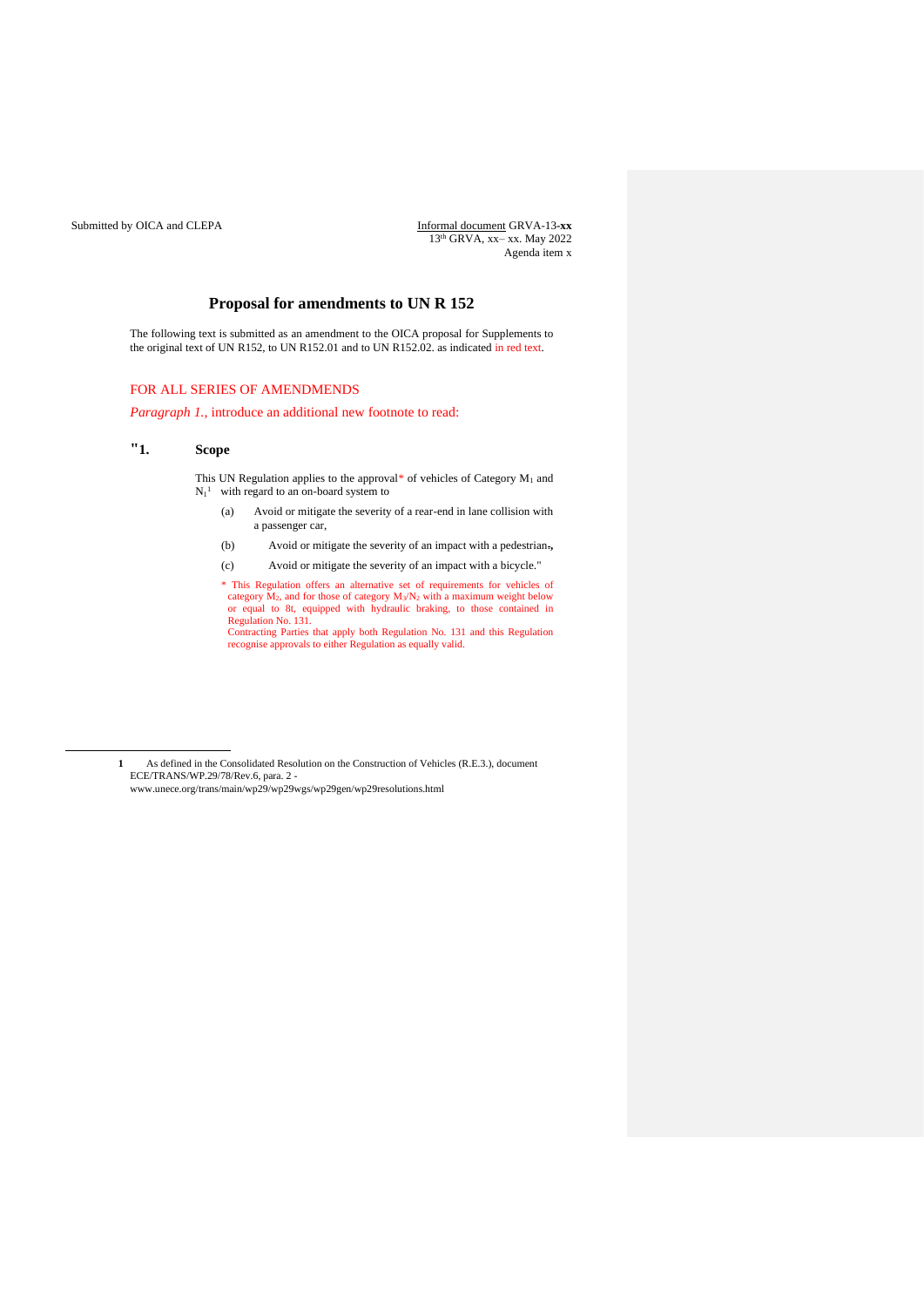## FOR THE 00, 01 AND 02 SERIES OF AMENDMENTS

*Subparagraphs of paragraph 5.2. amend to read:*

- 5.2. Specific Requirements
- 5.2.1. Car to Car Scenario
- 5.2.1.1. Collision Warning

When a**n imminent** collision with a preceding vehicle of Category M1, in the same lane **is detected** with a relative speed above that speed up to which the subject vehicle is able to avoid the collision **(within the conditions specified**  in paragraphs 5.2.1.4), is imminent, a collision warning shall be provided as specified in Paragraph 5.5.1., and shall be triggered at the latest 0.8s before the start of emergency braking.

However, in case the collision cannot be anticipated in time to give a collision warning 0.8s ahead of an emergency braking a collision warning shall be provided as specified in Paragraph 5.5.1. and shall be provided no later than the start of emergency braking intervention.

The collision warning may be aborted if the conditions prevailing a collision are no longer present.

This shall be tested according to Paragraphs 6.4. and 6.5.

### 5.2.1.2. Emergency Braking

When the system has detected the possibility of an imminent collision, there shall be a braking demand of at least 5.0 m/s² to the service braking system of the vehicle.

The emergency braking may be aborted **or the deceleration demand may be reduced below the threshold above (as relevant),** if the conditions prevailing a collision are no longer present **or the risk of a collision has decreased**.

This shall be tested in accordance with Paragraphs 6.4. and 6.5. of this Regulation.

# …

5.2.1.4. Speed Reduction by Braking Demand

In absence of driver's input which would lead to interruption according to Paragraph 5.3.2., the AEBS shall be able to achieve a relative impact speed that is less or equal to the maximum relative impact speed as shown in the following table, provided:

- (a) For collisions with unobstructed and constantly travelling or stationary targets;
- (b) On flat, horizontal and dry roads;
- (c) In maximum mass and mass in running order conditions;
- (d) In situations where the vehicle longitudinal centre planes are displaced by not more than 0.2m;
- (e) In ambient illumination conditions of at least 1,000Lux without blinding of the sensors (e.g. direct blinding sunlight);
- (f) In absence of weather conditions affecting the dynamic performance of the vehicle (e.g. no storm, not below 0°C);
- (g) When driving straight with no curve, and not turning at an intersection.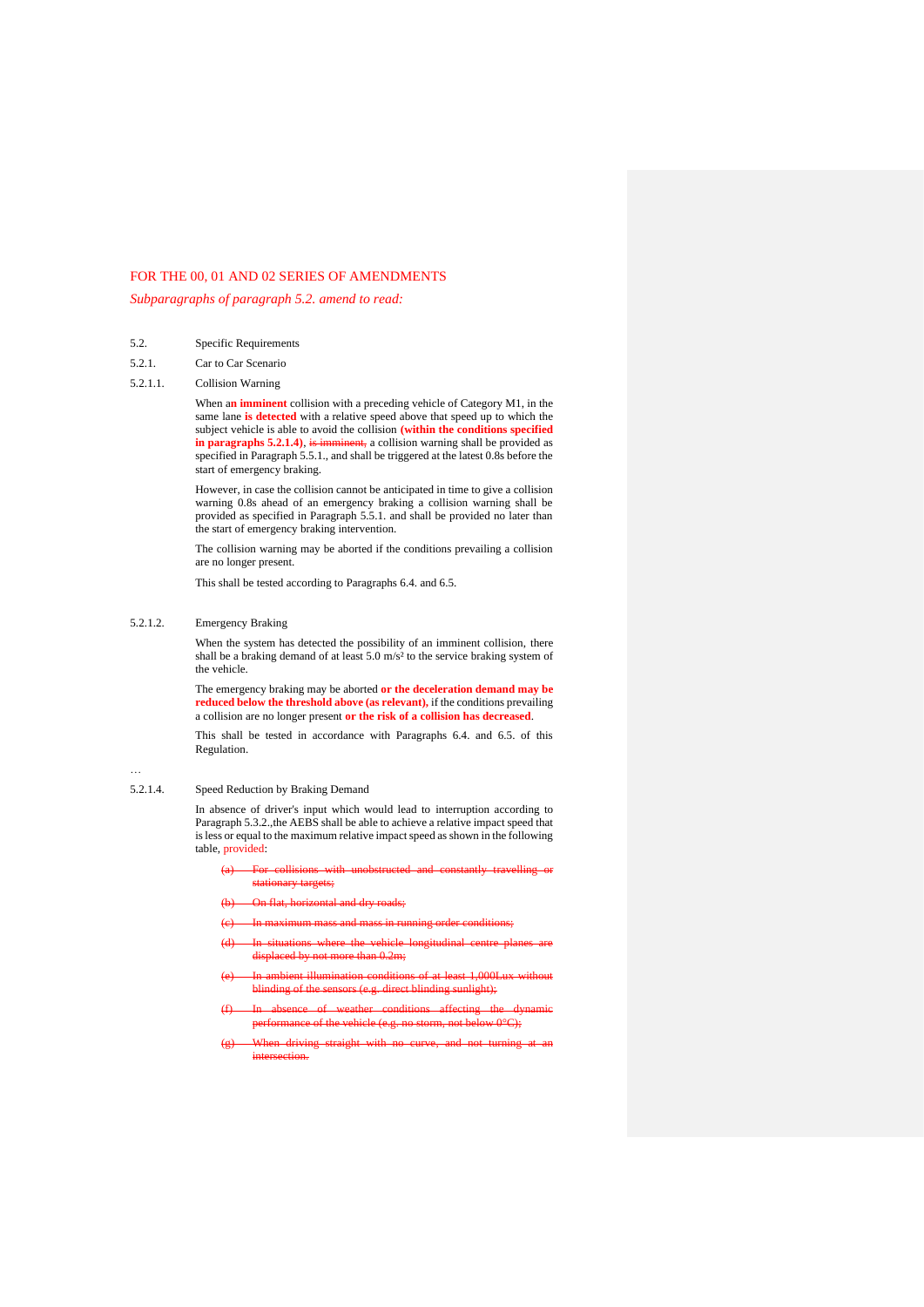It is recognised that the performances required in this table may not be fully achieved in other conditions than those listed above. However, the system shall not deactivate or unreasonably switch the control strategy in these other conditions. This shall be demonstrated in accordance with Annex 3 of this Regulation.

- **(a) Vehicle external influences allow for the required deceleration, i.e.:** 
	- **(i) The road is flat, horizontal and dry affording good adhesion; (ii) The weather conditions do not affect the dynamic**
	- **performance of the vehicle (e.g. no storm, not below**  $0^{\circ}$ **C);**
- **(b) The vehicle state itself allows for the required deceleration, e.g.:** 
	- **(i) The tyres are in an appropriate state and properly inflated;**
	- **(ii) The brakes are properly operational (brake temperature, pads condition etc.);**
	- **(iii) There is no severe uneven load distribution;**
	- **(iv) No trailer is coupled to the motor vehicle and the mass of the motor vehicle is between maximum mass and mass in running order conditions;**
- **(c) There are no external influences affecting the physical sensing capabilities, i.e.:** 
	- **(i) The ambient illumination conditions are at least 1000 Lux and there is no extreme blinding of the sensors (e.g. direct blinding sunlight, highly RADAR-reflective environment);**
	- **(ii) The target vehicle is not extreme with regard to the Radar Cross Section (RCS) or the shape/silhouette (e.g. below fifth percentile of RCS of all M<sup>1</sup> vehicles)**
	- **(iii) There are no significant weather conditions affecting the sensing capabilities of the vehicle (e.g. no heavy rain, dense fog, snow, dirt);**
	- **(iv) There are no overhead obstructions close to the vehicle;**
- **(d) The situation is unambiguous, i.e.:** 
	- **(i) The preceding vehicle belongs to Category M1, is unobstructed, clearly separated from other objects in the driving lane and constantly travelling or stationary;**
	- **(ii) The vehicle longitudinal centre planes are displaced by not more than 0.2 m;**
	- **(iii) The direction of travel is straight with no curve, and the vehicle is not turning at an intersection and following its lane.**

**When conditions deviate from those listed above, the system shall not deactivate or unreasonably switch the control strategy. This shall be demonstrated in accordance with Annex 3 of this Regulation.**

### …

- 5.2.2 Car to Pedestrian Scenario
- 5.2.2.1 Collision Warning

When the AEBS has detected the possibility of a collision with a pedestrian crossing the road at a constant speed of 5km/h **(within the conditions specified in paragraph 5.2.2.4.**) a collision warning shall be provided as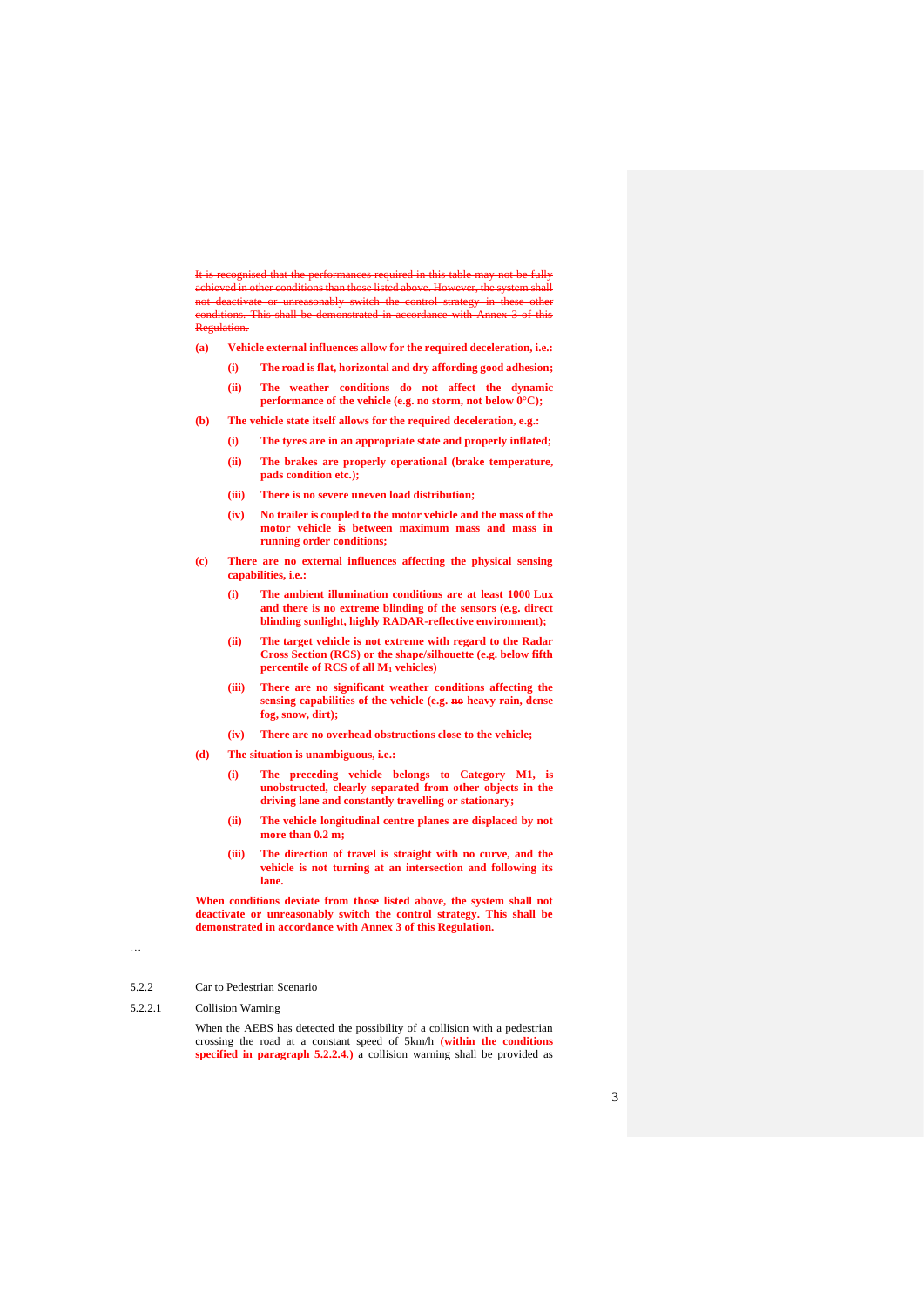specified in Paragraph 5.5.1. and shall be provided no later than the start of emergency braking intervention.

The collision warning may be aborted if the conditions prevailing a collision are no longer present.

5.2.2.2. Emergency Braking

…

When the system has detected the possibility of an imminent collision, there shall be a braking demand of at least 5.0m/s2 to the service braking system of the vehicle.

The emergency braking may be aborted **or the deceleration demand may be reduced below the threshold above (as relevant),** if the conditions prevailing a collision are no longer present **or the risk of a collision has decreased**.

This shall be tested in accordance with Paragraph 6.6. of this Regulation.

## 5.2.2.4. Speed Reduction by Braking Demand

In absence of driver's input which would lead to interruption according to Paragraph 5.3.2., the AEBS shall be able to achieve an impact speed that is less or equal to the maximum relative impact speed as shown in the following table, provided:

- (a) With unobstructed perpendicularly crossing pedestrians with a lateral speed component of not more than 5km/h;
- (b) In unambiguous situations (e.g. not multiple pedestrians);
- (c) On flat, horizontal and dry roads;
- (d) In maximum mass and mass in running order conditions;
- (e) In situations where the anticipated impact point is displaced by not more than 0.2m compared to the vehicle longitudinal centre plane;
- (f) In ambient illumination conditions of at least 2,000Lux without blinding of the sensors (e.g. direct blinding sunlight).
- (g) In absence of weather conditions affecting the dynamic performance of the vehicle (e.g. no storm, not below 0°C) and
- (h) When driving straight with no curve, and not turning at an intersection.

It is recognised that the performances required in this table may not be fully achieved in other conditions than those listed above. However the system shall not deactivate or unreasonably switch the control strategy in these other conditions. This shall be demonstrated in accordance with Annex 3 of this Regulation.

- **(a) Pedestrians are unobstructed and perpendicularly crossing with a lateral speed component of not more than 5 km/h;**
- **(b) Vehicle external influences allow for the required deceleration, i.e.:**
	- **(i) The road is flat, horizontal and dry affording good adhesion;**
	- **(ii) The weather conditions do not affect the dynamic performance of the vehicle (e.g. no storm, not below 0°C);**
- **(c) The vehicle state itself allows for the required deceleration, e.g.:** 
	- **(i) The tyres in an appropriate state and properly inflated;**
		- **(ii) The brakes are properly operational (brake temperature, pads condition etc.);**
		- **(iii) There is no severe uneven load distribution;**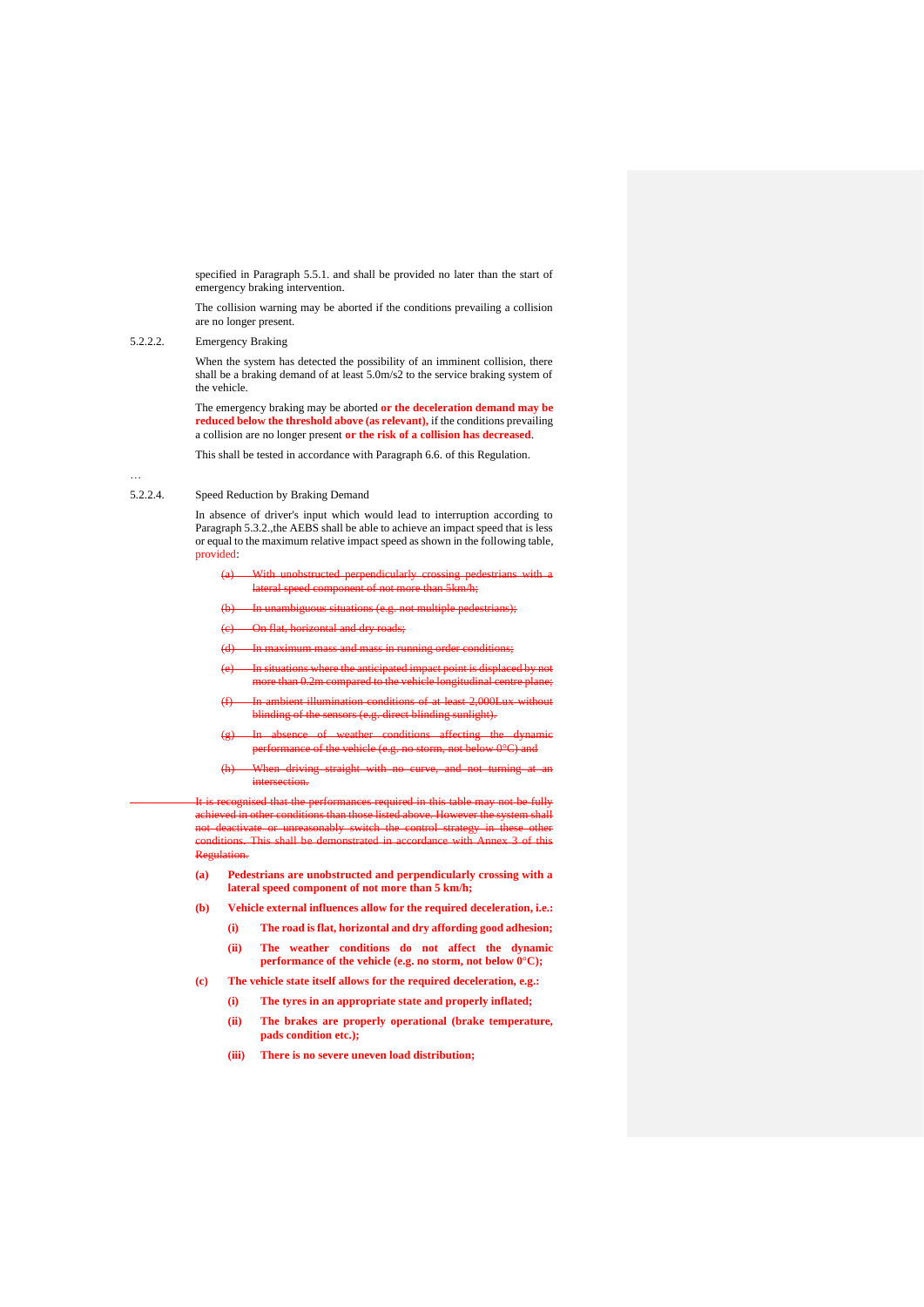- **(iv) No trailer is coupled to the motor vehicle and the mass of the motor vehicle is between maximum mass and mass in running order conditions;**
- **(d) There are no external influences affecting the physical sensing capabilities, i.e.:** 
	- **(i) The ambient illumination conditions are at least 2000 Lux and there is no extreme blinding of the sensors (e.g. direct blinding sunlight, highly RADAR-reflective environment);**
	- **(ii) There are no significant weather conditions affecting the sensing capabilities of the vehicle (e.g. no heavy rain, dense fog, snow, dirt);**
	- **(iii) There are no overhead obstructions close to the vehicle;**
- **(e) The situation is unambiguous, i.e.:**
	- **(i) There are not multiple pedestrians crossing in front of the vehicle.**
	- **(ii) The silhouette of the pedestrian and the type of movement relate to a human being.**
	- **(iii) The anticipated impact point is displaced by not more than 0.2 m compared to the vehicle longitudinal centre plane.**
	- **(iv) The direction of travel is straight with no curve, and the vehicle is not turning at an intersection and following its lane.**
	- **(v) There are no multiple objects close by to the pedestrian and an unambiguous object separation is given.**

**When conditions deviate from those listed above, the system shall not deactivate or unreasonably switch the control strategy. This shall be demonstrated in accordance with Annex 3 of this Regulation.**

### …

#### 6.6. Warning and Activation Test with a Pedestrian Target

6.6.1. The subject vehicle shall approach the impact point with the pedestrian target in a straight line for at least 2s prior to the functional part of the test with an anticipated subject vehicle to impact point centreline offset of not more than 0.1m.

> The functional part of the test shall start when the subject vehicle is travelling at a constant speed and is at a distance corresponding to a TTC of at least 4s from the collision point.

> The pedestrian target shall travel in a straight line perpendicular to the subject vehicle's direction of travel at a constant speed of 5km/h +0/-0.4km/h, starting not before the functional part of the test has started. The pedestrian target's positioning shall be coordinated with the subject vehicle in such a way that the impact point of the pedestrian target on the front of the subject vehicle is on the longitudinal centreline of the subject vehicle, with a tolerance of not more than 0.1m, if the subject vehicle would remain at the prescribed test speed throughout the functional part of the test and does not brake.

Tests shall be conducted with a vehicle travelling at speeds shown in tables below for respectively M1 and N1 Categories. **If this is deemed justified**, **t**he technical service may test any other speeds listed in the table in Paragraph 5.2.2.4. and within the prescribed speed range as defined in Paragraph 5.2.2.3.

**Commented [SR(1]:** Seems that these words, which are included in paragraphs 6.4. and 6.5., have been missed in Par. 6.6.1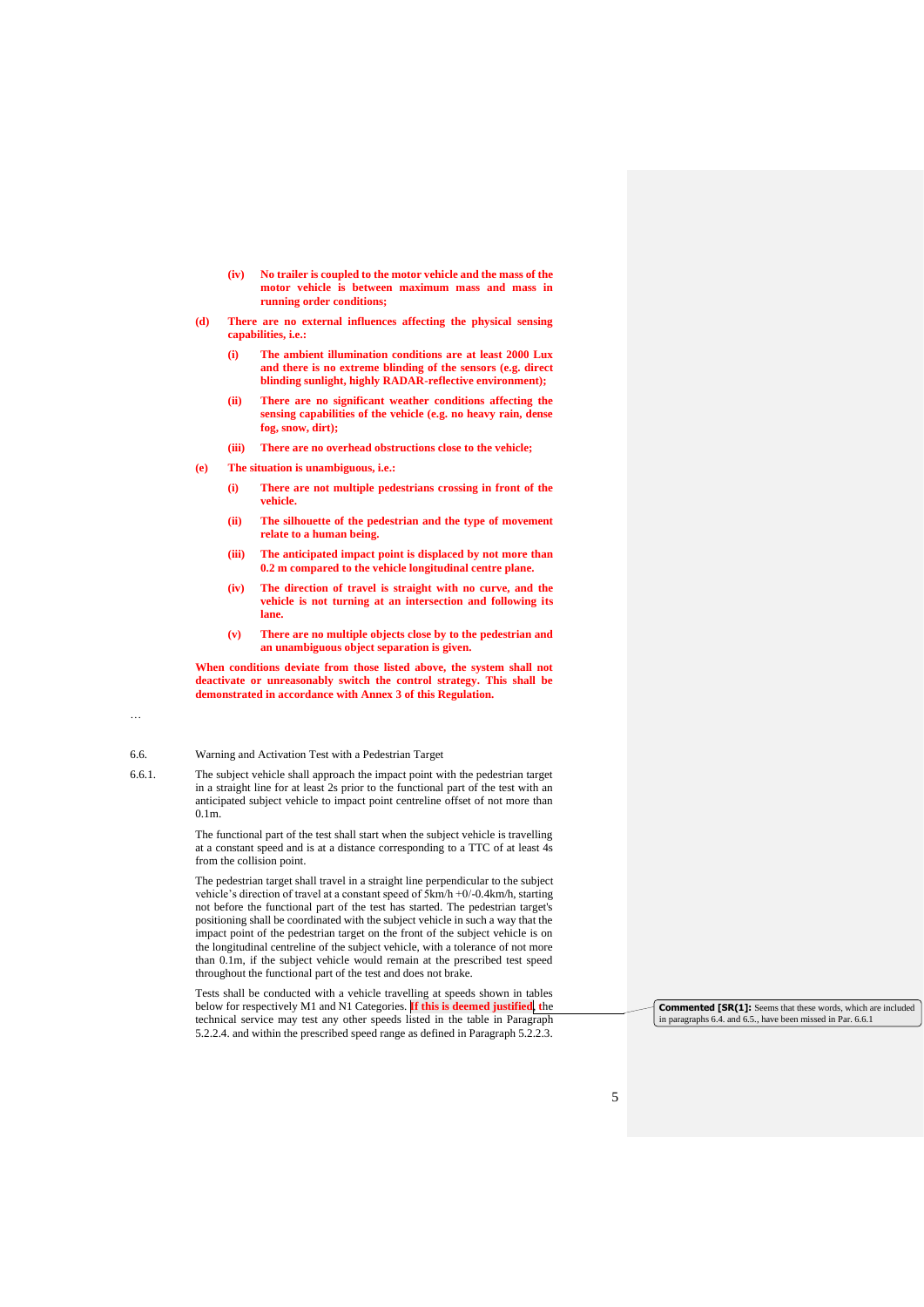#### **Subject vehicle test speed for M<sup>1</sup> category in pedestrian target scenario**

| Maximum mass | Mass in running order | Tolerance |
|--------------|-----------------------|-----------|
|              | $\sim$                |           |
|              |                       | -0/-      |
|              | 6С                    | -0/-      |

All values in km/h

#### **Subject vehicle test speed for N<sup>1</sup> category in pedestrian target scenario**

| Maximum mass | Mass in running order | Tolerance |
|--------------|-----------------------|-----------|
|              |                       | -2/-0     |
|              |                       | $+0/-2$   |
|              |                       |           |

All values in km/h

From the start of the functional part until the subject vehicle has avoided the collision or the subject vehicle has passed the impact point with the pedestrian target there shall be no adjustment to any control of the subject vehicle by the driver other than slight adjustments to the steering control to counteract any drifting.

The test prescribed above shall be carried out with a child pedestrian "soft target" defined in 6.3.2.

### FOR THE 02 SERIES OF AMENDMENDS

#### 5.2.3.1. Collision warning

When the AEBS has detected the possibility of a collision with a bicycle crossing the road at a constant speed of 15 km/h **(within the conditions specified in paragraph 5.2.3.4.)** a collision warning shall be provided as specified in paragraph 5.5.1. and shall be provided no later than the start of emergency braking intervention.

The collision warning may be aborted if the conditions prevailing a collision are no longer present.

5.2.3.2. When the system has detected the possibility of an imminent collision there shall be a braking demand of at least 5.0m/s2 to the service braking system of the vehicle.

> The emergency braking may be aborted **or the deceleration demand may be reduced below the threshold above (as relevant),** if the conditions prevailing a collision are no longer present **or the risk of a collision has decreased**.

> This shall be tested in accordance with Paragraph 6.7. of this Regulation.

5.2.3.4. Speed reduction by braking demand

In absence of driver's input which would lead to interruption according to paragraph 5.3.2., the AEBS shall be able to achieve an impact speed that is less or equal to the maximum relative impact speed as shown in the following table, **provided**: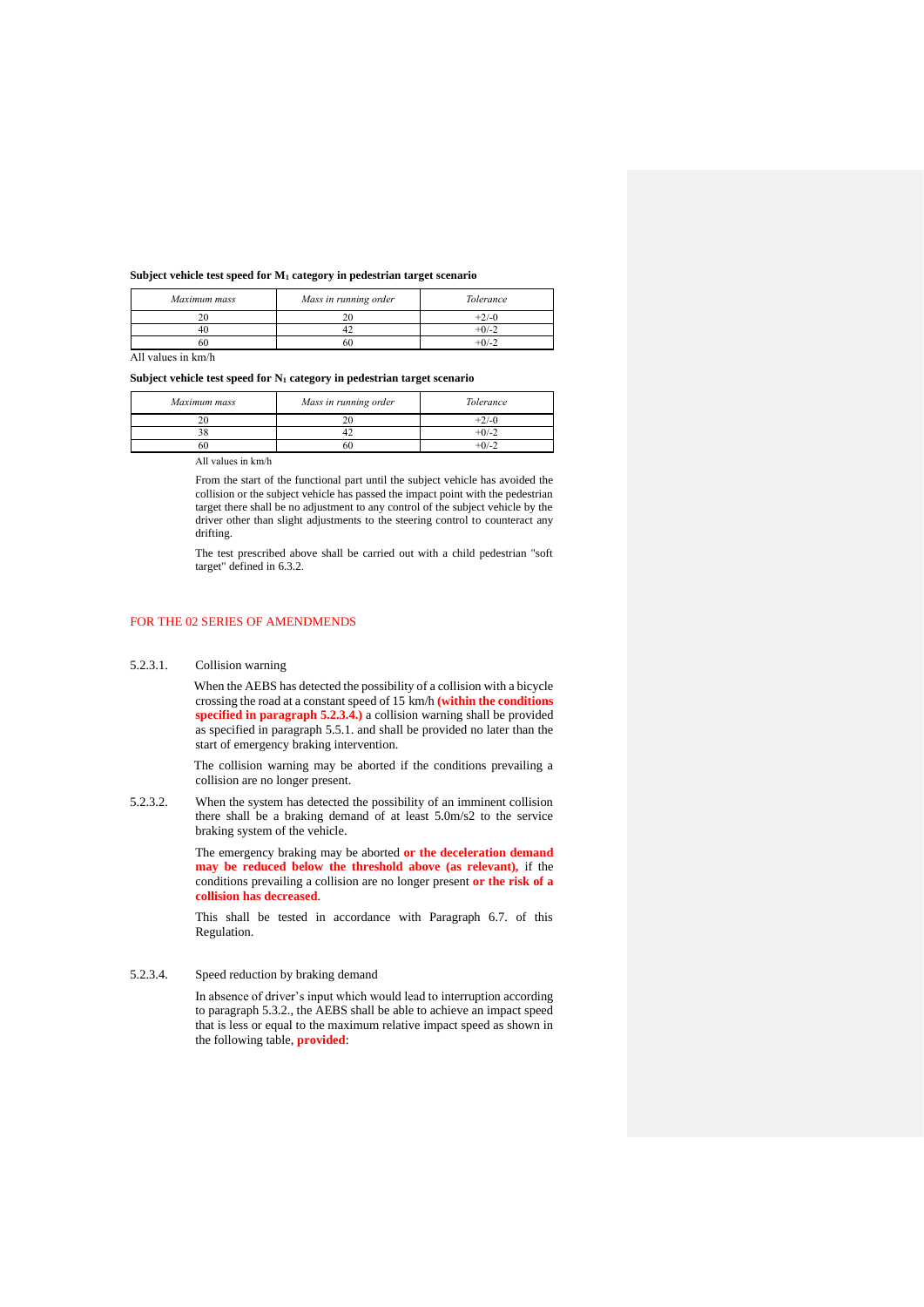- (a) With unobstructed perpendicularly crossing bicycles with  $10 \text{ to } 15$  km/h;
- ambiguous situations (e.g. not multiple bicycles);
- (c) On flat, horizontal and dry roads;
- (d) In maximum mass and mass in running order conditions
- (e) In situations where the anticipated impact point of the rankshaft of the bicycle is displaced by not more than 0.2 m compared to the vehicle longitudinal centre plane;
- (f) In ambient illumination conditions of at least 2000 Lux without blinding of sunlight).
- In absence of weather conditions affecting the dynamic performance of the vehicle (e.g. no storm, not below  $273.15$ K or  $0^{\circ}$ C) and
- (h) When driving straight with no curve, and not turning at an intersection.

sed that the performances required in this table may not be fully achieved in other conditions than those listed above. However the system shall not deactivate or unreasonably switch the control strategy in these other conditions. This shall be demonstrated in accordance with Annex 3 of this Regulati

- **(a) Cylcists are unobstructed and perpendicularly crossing with constant speeds between 10 and 15 km/h;**
- **(b) Vehicle external influences allow for the required deceleration, i.e.:**
	- **(i) The road is flat, horizontal and dry affording good adhesion; (ii) The weather conditions do not affect the dynamic performance of the vehicle (e.g. no storm, not below 0°C);**
- **(c) The vehicle state itself allows for the required deceleration, e.g.:** 
	- **(i) The tyres in an appropriate state and properly inflated;**
	- **(ii) The brakes are properly operational (brake temperature, pads condition etc.);**
	- **(iii) There is no severe uneven load distribution;**
	- **(iv) No trailer is coupled to the motor vehicle and the mass of the motor vehicle is between maximum mass and mass in running order conditions;**
- **(d) There are no external influences affecting the physical sensing capabilities, i.e.:** 
	- **(i) The ambient illumination conditions are at least 2000 Lux and there is no extreme blinding of the sensors (e.g. direct blinding sunlight, highly RADAR-reflective environment);**
	- **(ii) There are no significant weather conditions affecting the sensing capabilities of the vehicle (e.g. no heavy rain, dense fog, snow, dirt);**
	- **(iii) There are no overhead obstructions close to the vehicle;**
- **(e) The situation is unambiguous, i.e.:**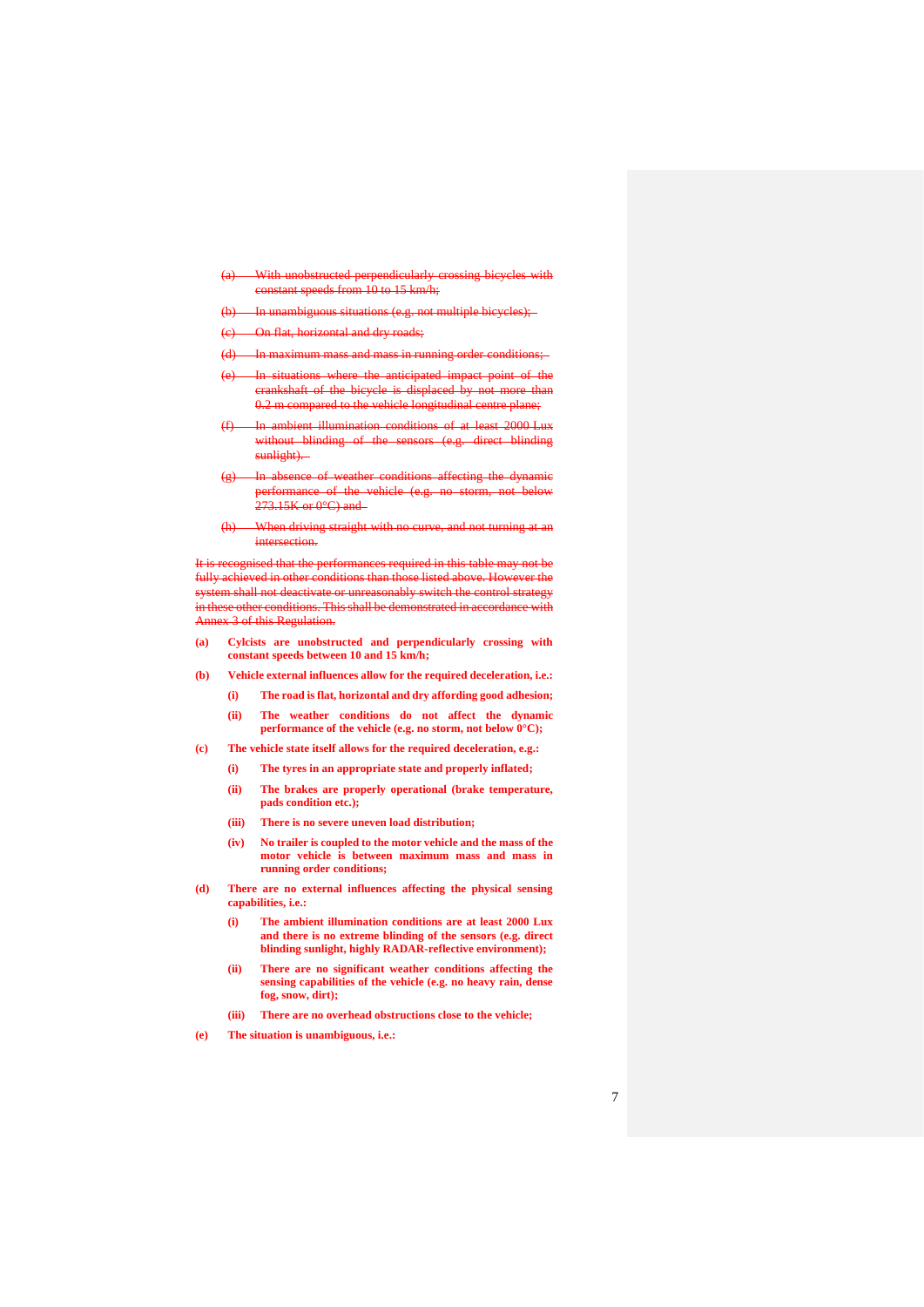- **(i) There are not multiple cyclists crossing in front of the vehicle.**
- **(ii) The silhouette of the cyclist and the type of movement relate to a human being.**
- **(iii) The anticipated impact point of the crankshaft of the bicycle is displaced by not more than 0.2 m compared to the vehicle longitudinal centre plane.**
- **(iv) The direction of travel is straight with no curve, and the vehicle is not turning at an intersection and following its lane.**
- **(v) There are no multiple objects close to the cyclist and an unambiguous object separation is given.**

**When conditions deviate from those listed above, the system shall not deactivate or unreasonably switch the control strategy. This shall be demonstrated in accordance with Annex 3 of this Regulation.**

## 6.7. Warning and Activation Test with a Bicycle Target

6.7.1. The subject vehicle shall approach the impact point with the bicycle target in a straight line for at least 2s prior to the functional part of the test with an anticipated subject vehicle to crankshaft of the bicycle impact point centreline offset of not more than 0.1m.

> The functional part of the test shall start when the subject vehicle is travelling at a constant speed and is at a distance corresponding to a TTC of at least 4s from the collision point.

> The bicycle target shall travel in a straight line perpendicular to the subject vehicle's direction of travel at a constant speed of 15km/h +0/- 1km/h, starting not before the functional part of the test has started. During the acceleration phase of the bicycle prior to the functional part of the test the bicycle target shall be obstructed. The bicycle target's positioning shall be coordinated with the subject vehicle in such a way that the impact point of the bicycle target on the front of the subject vehicle is on the longitudinal centreline of the subject vehicle, with a tolerance of not more than 0.1m, if the subject vehicle would remain at the prescribed test speed throughout the functional part of the test and does not brake.

> Tests shall be conducted with a vehicle travelling at speeds shown in tables below for respectively M1 and N1 Categories. **If this is deemed justified**, **t**he technical service may test any other speeds listed in the table in Paragraph 5.2.3.4. and within the prescribed speed range as defined in Paragraphs 5.2.3.3.…

Subject vehicle test speed for  $M_1$  category in bicycle target scenario

| Maximum mass | Mass in running order | Tolerance |
|--------------|-----------------------|-----------|
| 20           |                       | $+2/-0$   |
| n c          |                       | $+0/-2$   |
|              |                       | -04-      |

All values in km/h

Subject vehicle test speed for  $N_1$  category in bicycle target scenario

**Commented [SR(2]:** Seems that these words included in paragraphs 6.4. and 6.5. have been missed in Par. 6.7.1